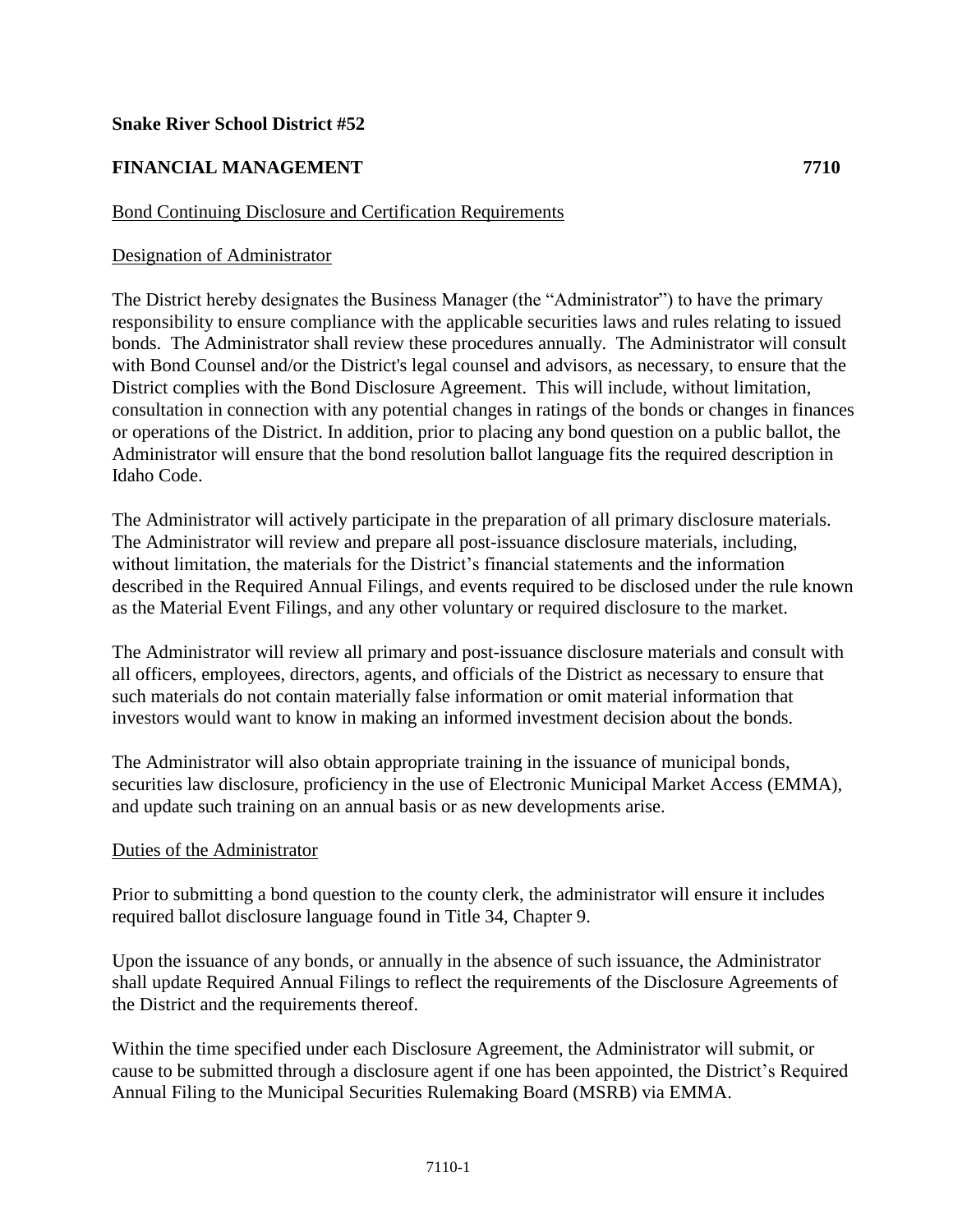Not more than five days after the submission of the Required Annual Filing to the MRSB, the Administrator shall provide to the Superintendent and the Board of Trustees written confirmation that the Annual Required Filing has been submitted and filed properly with the MSRB through EMMA. The Administrator shall independently verify by access to EMMA that the Required Annual Filing has been filed and properly appears on EMMA.

In the event that the Required Annual Filing is not completed in time to submit the Required Annual Filing to the MRSB through EMMA within the time specified, the Administrator will file a notice of occurrence of such event in accordance with the policy and procedures set forth below under "Reporting of Events," and in accordance with the Rule, and submit the Required Annual Filing as soon as it is available.

## Reporting of Events

The Administrator will make, or cause to be made through a disclosure agent if one has been appointed, all required Material Event Filings via EMMA consistent with the requirements of the Rule.

The occurrence of certain events, including payment defaults, requires a Material Event Filing without the need for a materiality determination (*i.e.* they are deemed material under the rule). These include:

- 1. Principal and interest payment delinquencies;
- 2. Unscheduled draws on debt service reserves reflecting financial difficulties;
- 3. Unscheduled draws on credit enhancements reflecting financial difficulties;
- 4. Substitution of credit or liquidity providers, or their failure to perform;
- 5. Adverse tax opinions, the issuance by the Internal Revenue Service of proposed or final determinations of taxability, Notices of Proposed Issue (IRS Form 5701-TEB) or other material notices or determinations with respect to the tax status of the security, or other material events affecting the tax status of the security. [**Note: A routine IRS audit is reportable because it could lead to an adverse tax opinion.]**
- 6. Defeasances;
- 7. Rating changes;
- 8. Bankruptcy, insolvency, receivership, or similar event of the obligated person;
- 9. Default, event of acceleration, termination of terms or other similar events under the terms of a financial obligation of the obligated person, any of which reflect financial difficulties.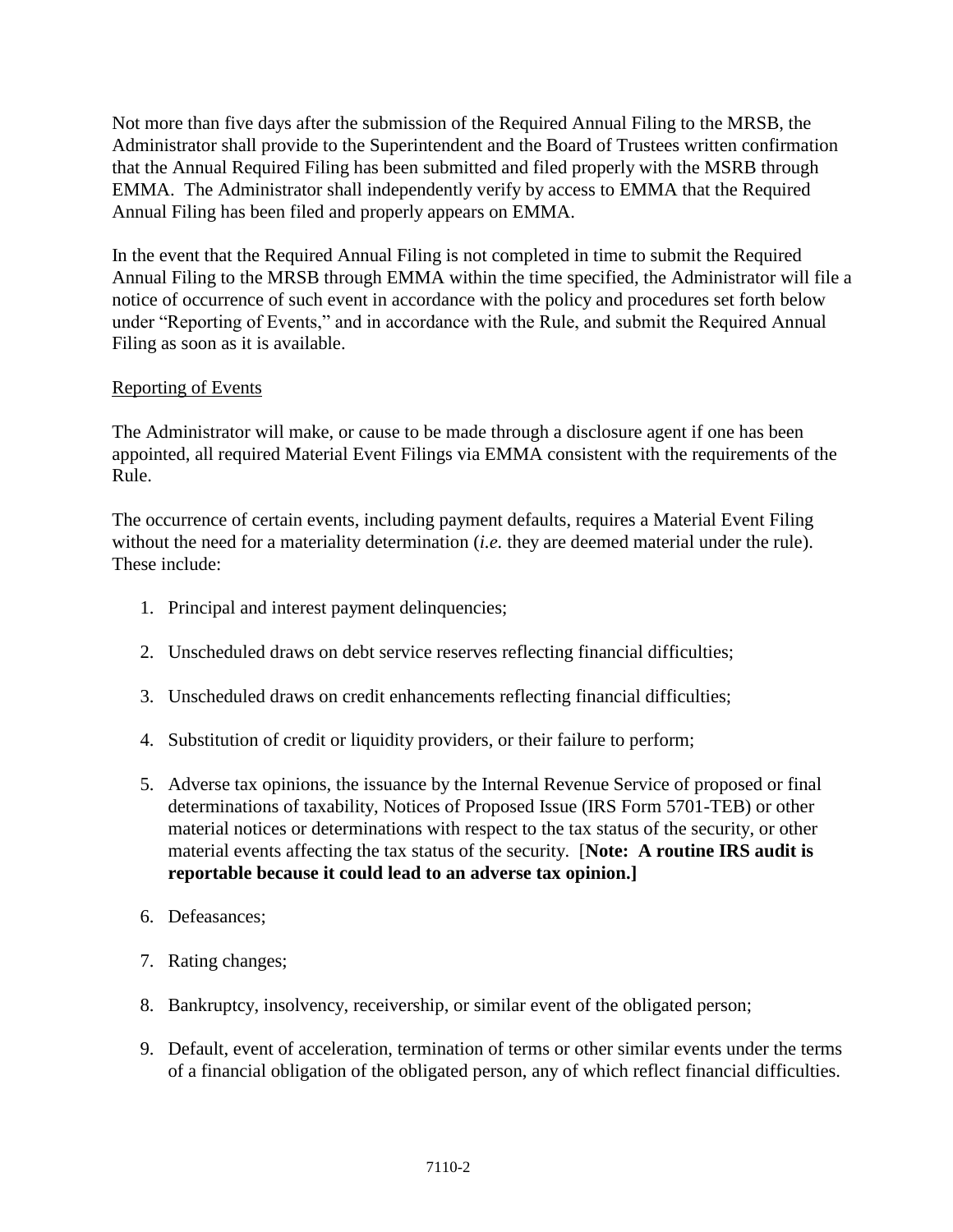Other events, such as non-payment related defaults, must be analyzed to determine if the event is material and if so, a Material Event Filing is required. The Administrator will consult with Bond Counsel regarding any questions as to whether an event has occurred and what filings are required. These include:

- 1. The consummation of a merger, consolidation, or acquisition involving an obligated person or the sale of all or substantially all of the assets of the obligated person, other than in the ordinary course of business, the entry into a definitive agreement to undertake such an action or the termination of a definitive agreement relating to any such actions, other than pursuant to its terms, if material.
- 2. Nonpayment-related defaults, if material.
- 3. Modifications to rights of security holders, if material.
- 4. Bond calls, if material, and tender offers.
- 5. Release, substitution or sale of property securing repayment of the securities, if material.
- 6. Appointment of a successor or additional trustee or the change of name of a trustee, if material.
- 7. Incurrence of a financial obligation or agreement, if material, or agreement to covenants, events of default, remedies, priority rights, or other similar terms of a financial obligation of the obligated person, any of which affect security holders, if material.

The Administrator shall establish appropriate procedures within the District such that officers and employees of the District who have access to material information of the kind that would be required to be disclosed under a Material Event Filing are aware of the requirements of the Disclosure Agreement, and that such officers and employees will report such events to the Administrator in a timely manner. As soon as the Administrator learns of the occurrence of an event that is either deemed material or that knowledge of such an event would be material under applicable securities law, the Administrator will prepare and file, or cause to be filed, in a timely manner not in excess of ten business days of the occurrence, a Material Event Filing via EMMA. Not more than five days after the submission of a Material Event Filing to the MRSB, the Administrator shall independently verify by access to EMMA that the Material Event Filing has been filed and properly appears on EMMA.

Nothing in a Disclosure Agreement prevents the District from making a voluntary filing with the MSRB of other material information in addition to the events that give rise to a Material Event Filing under the rule and the Disclosure Agreement.